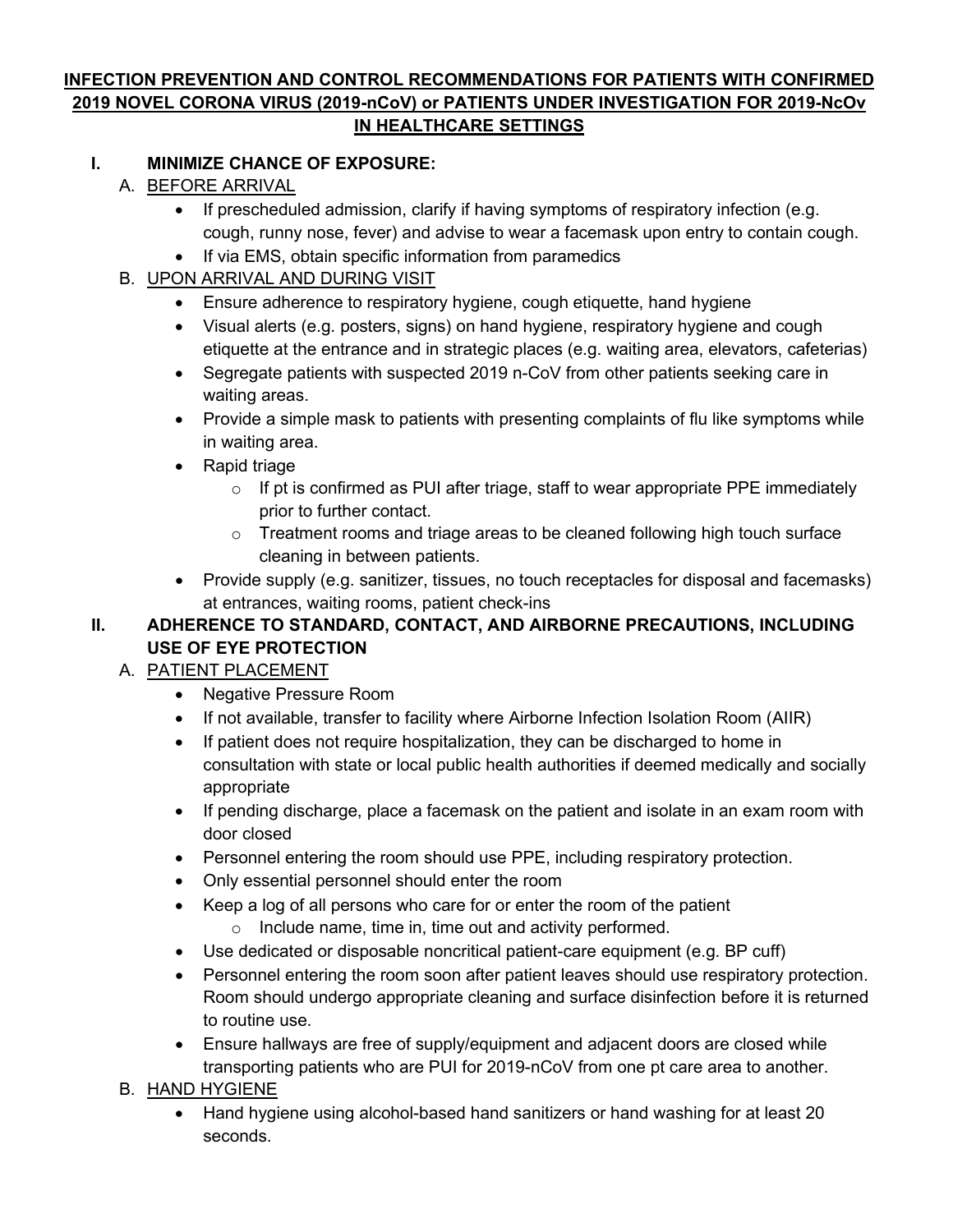• Adequate supply available in every care location

### C. PERSONAL PROTECTIVE EQUIPMENT

- Gloves
- Gowns
- Eye Protection
- Respiratory Protection
	- o N95
	- o Disposable respirators should be removed and discard after exiting patient's room or care area. Perform hand hygiene.
- D. CAUTION WHEN PERFORMING AEROSOL-GENERATING PROCEDURES AND SPECIMEN **COLLECTION** 
	- Procedures and specimen collection that are likely to induce cough should be performed cautiously and take place in an AIIR
	- Clean and disinfect room promptly

## E. DURATION OF ISOLATION PRECAUTIONS FOR PUIs AND CONFIRMED PATIENTS

- Discontinuation of isolation precautions should be determined on a case-by-case basis in conjunction with local, state, and federal health authorities
- Factors to consider:
	- o Presence of Symptoms related to 2019-nCoV
	- o Date symptoms resolved
	- $\circ$  Other conditions that would require specific precautions (e.g. TB, C diff)
	- o Other lab information reflecting clinical status
- $\circ$  Alternatives to inpatient isolation such as possibility of safe recovery at home

### **III. MANAGE VISITOR ACCESS AND MOVEMENT WITHIN FACILITY**

- Procedures for monitoring, managing and training visitors
	- o Maintain a log with contact numbers.
- Restrictive visitors from entering the room of known or suspected patients
- Alternative mechanisms of communication, e.g. video call
- Facilities can consider exceptions based on end-of-life situations or when a visitor is essential for patient's emotional well-being and care
- Visitors to follow respiratory hygiene, cough etiquette precautions
- Visitors to patients with known or suspected 2019 n CoV should be scheduled and controlled to allow for:
	- $\circ$  Screening visitors for symptoms of acute respiratory illness before entering the healthcare facility
	- $\circ$  Evaluate risk to health of visitor and ability to comply with precautions
	- o Provide instructions before visitor enters room on hand hygiene, limit surface touch and use of PPE
	- o Maintain a record e.g. log book of all visitors who enter room
	- o Visitors not present during aerosol-generating procedures
	- $\circ$  Visitors to limit movement within the facility
	- $\circ$  Exposed visitors should be advised to report any signs and symptoms of acute illness to their healthcare provider for a period of at least 14 days after the last known exposure to the sick patient

## **IV. IMPLEMENT ENVIRONMENTAL INFECTION CONTROL**

• Dedicated medical equipment for patient use